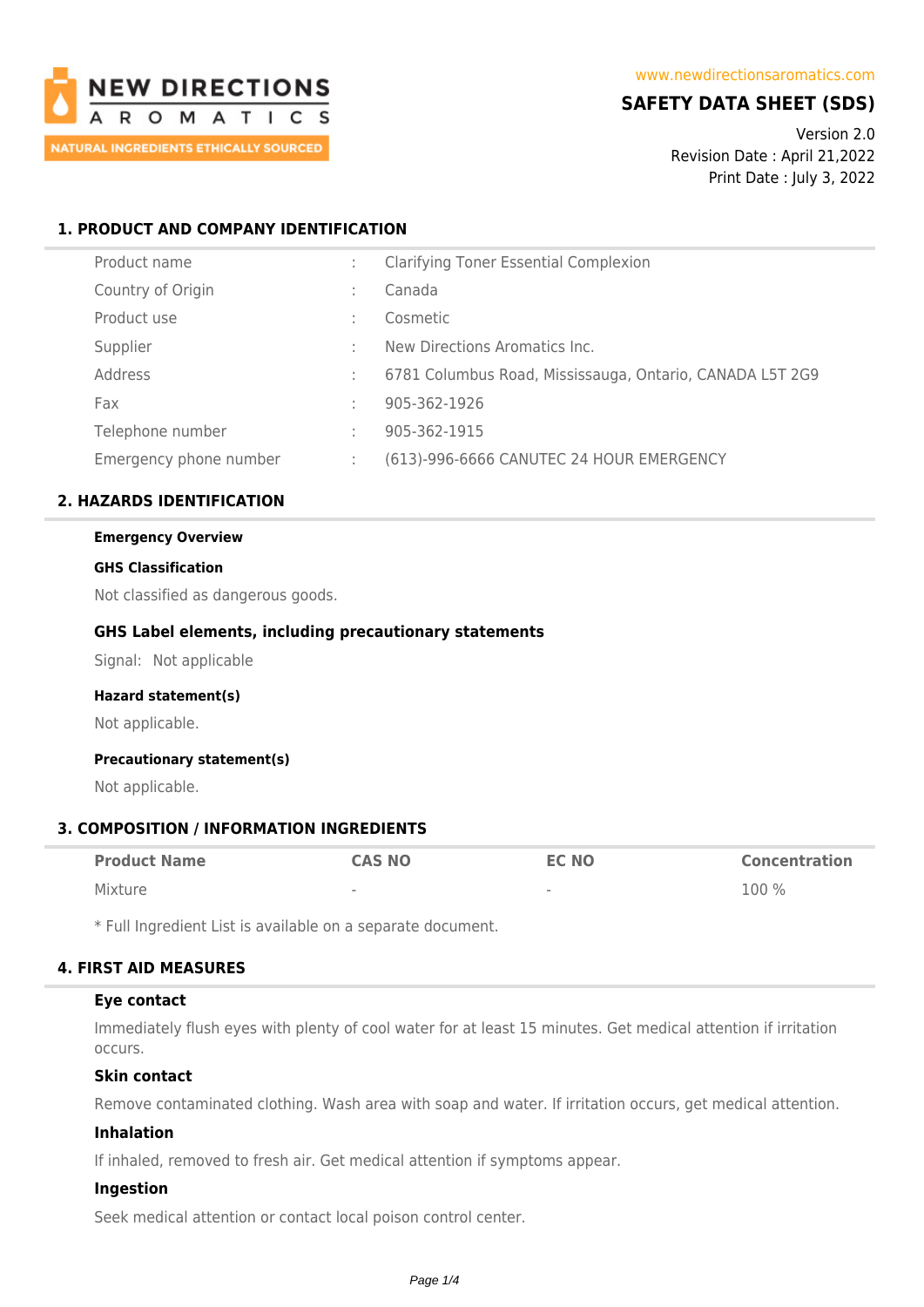### **5. FIRE FIGHTING MEASURES**

## **Suitable extinguishing media**

Suitable extinguishing media for the surrounding fire should be used. Use water spray to cool containers.

#### **Special protective equipment and precautions for fire-fighters**

Wear proper protective equipment. Exercise caution when fighting any chemical fire. Use water spray or fog for cooling exposed containers.

#### **Special hazards arising from the substance or its combustible products**

Hazardous decomposition products may be formed at extreme heat or if burned.

#### **Resulting gases**

Carbon oxides.

## **6. ACCIDENTAL RELEASE MEASURES**

### **Personal precautions, protective equipment and emergency procedures.**

Equip clean crew with proper protection. Respiratory protection equipment may be necessary.

#### **Environmental precautions**

Prevent entry to sewers and public waters. Notify authorities if product enters sewers or public waters.

#### **Methods and materials for containment and cleaning up**

Clean up any spills as soon as possible, using an absorbent material to collect it. Use suitable disposal containers.

## **7. HANDLING AND STORAGE**

#### **Precautions for safe handling**

No direct lighting. No smoking. Ensure prompt removal from eyes. Wash hands and other exposed areas before eating, drinking or smoking and when leaving work. Handle in accordance with good industrial hygiene and safety procedures.

#### **Conditions for safe storage, including any incompatibilities**

Keep container closed when not in use.

#### **8. EXPOSURE CONTROLS AND PERSONAL PROTECTION**

#### **Eyes**

Use tightly sealed goggles.

#### **Skin**

If skin contact or contamination of clothing is likely, protective clothing should be worn. Use protective gloves.

#### **Respiratory**

In case of insufficient ventilation, wear suitable respiratory equipment.

### **9. PHYSICAL AND CHEMICAL PROPERTIES**

| Appearance       | Clear light green liquid.             |
|------------------|---------------------------------------|
| Odor             | Floral odor with a faint citrus note. |
| рH               | $4 - 6$ @ 20 °C                       |
| Flash point      | $>100^{\circ}$ C                      |
| Solubility (ies) | Soluble in water.                     |

## **10. STABILITY AND REACTIVITY**

#### **Reactivity**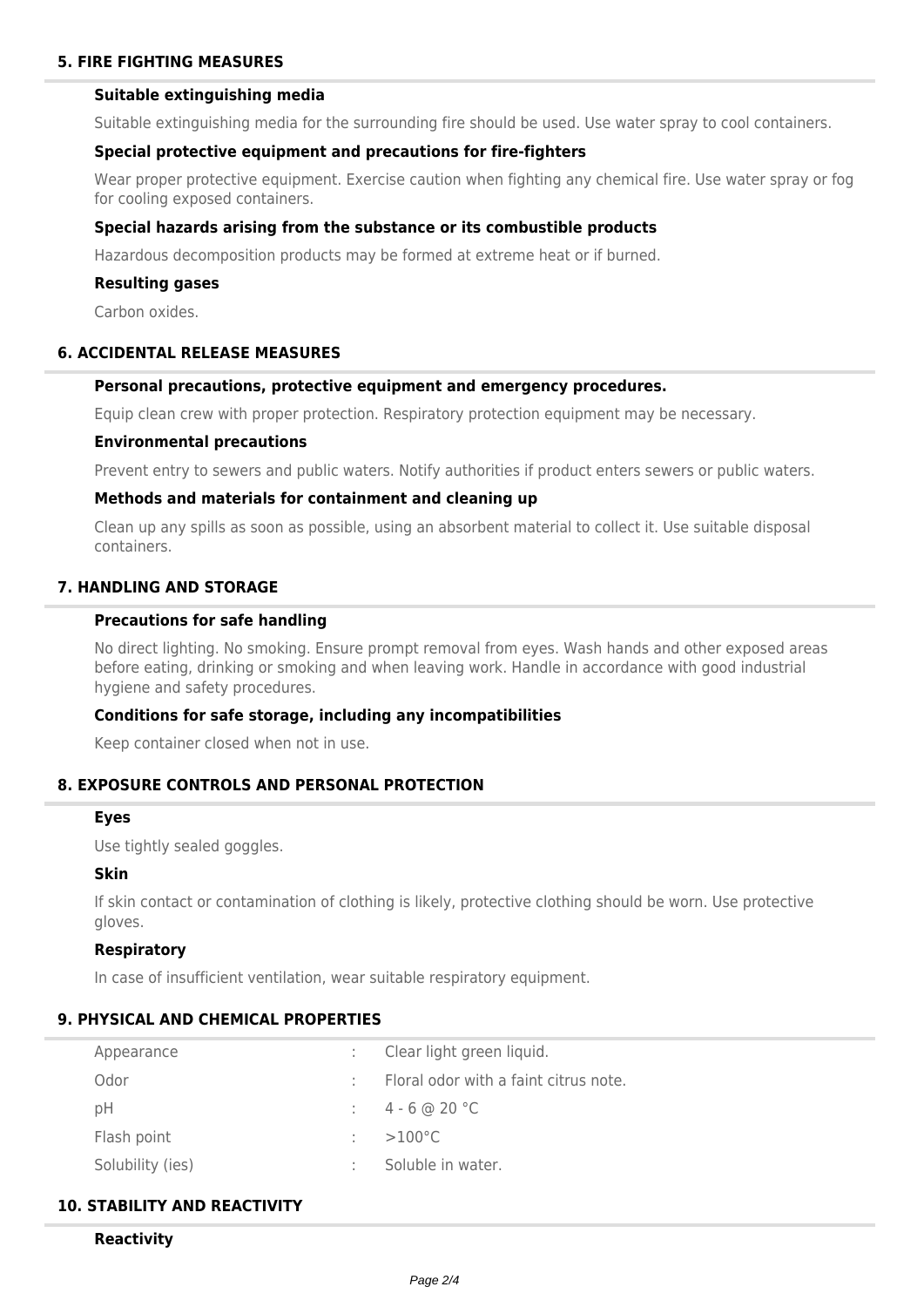This material presents no significant reactivity hazard.

## **Chemical stability**

Chemically stable.

## **Possibility of hazardous reactions**

Hazardous polymerization will not occur.

### **Conditions to avoid**

Avoid sparks, flame and other heat sources.

#### **Incompatible materials**

Strong oxidizing agents.

#### **Hazardous decomposition products**

Carbon Oxides.

#### **11. TOXICOLOGICAL INFORMATION**

#### **Acute toxicity**

Not available.

### **Reproductive toxicity**

No adverse effects on reproduction are known.

### **Skin contact**

Adverse skin effects should be prevented by normal care and personal hygiene.

#### **Eye contact**

Possible irritation should be prevented by wearing safety glasses.

## **12. ECOLOGICAL INFORMATION**

#### **Ecotoxicity**

Avoid any pollution of ground, surface or underground water.

## **Persistence and degradability**

Not available.

#### **Bio - accumulative potential**

Not available.

#### **Mobility in soil**

Not available.

## **Other adverse effects**

Not available.

## **13. DISPOSAL CONSIDERATION**

Dispose of product in accordance with local, state or provincial and federal regulations. Check with local municipal authority to ensure compliance.

### **14. TRANSPORT INFORMATION**

## **US DOT Shipping Description (Land)**

Not regulated.

## **IMO-IMDG Shipping Description (Sea)**

Not regulated.

### **IATA Shipping Description (Air)**

Not regulated.